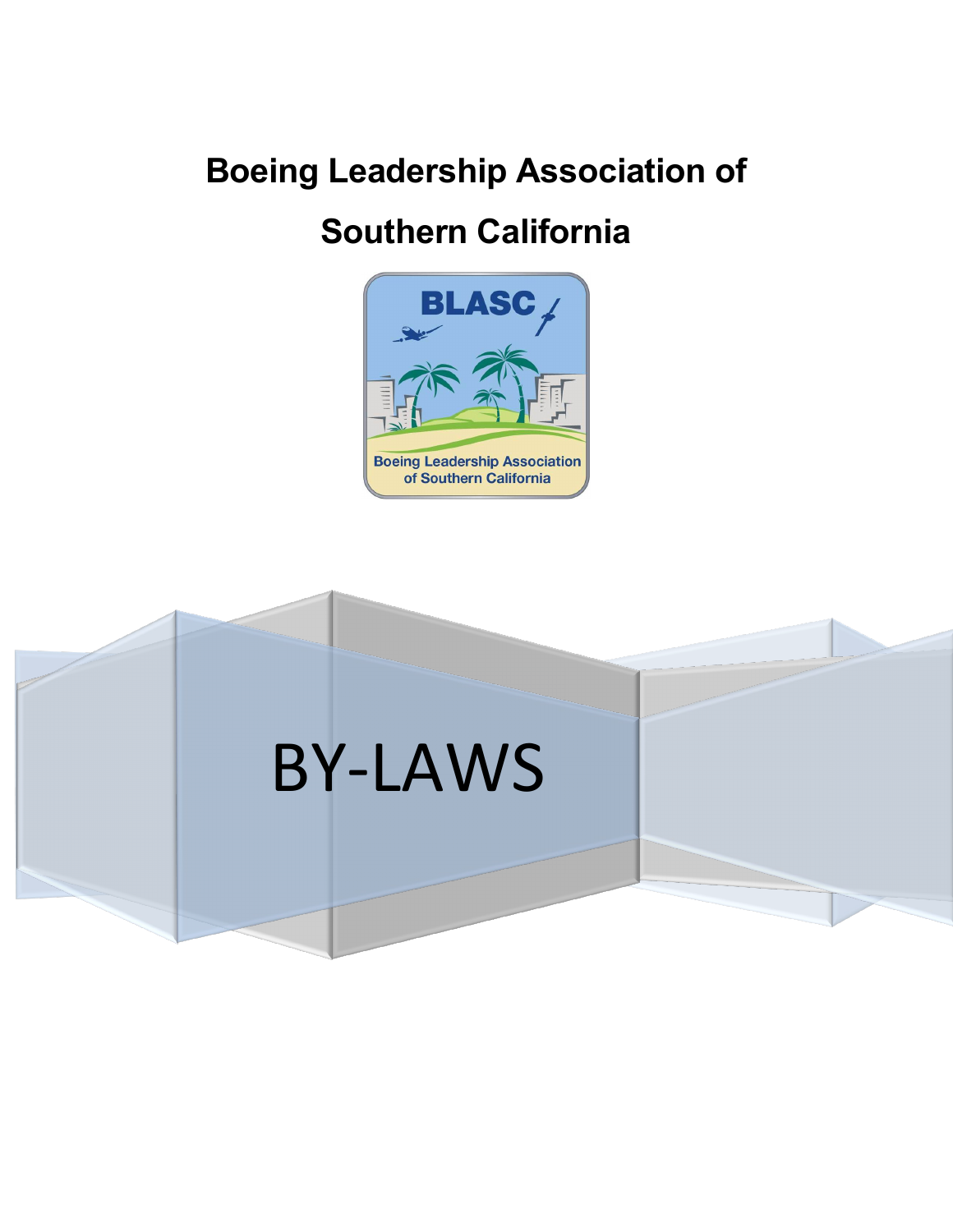Revisions:

| <b>Revision Number</b> | <b>Date</b>       | <b>Summary of changes</b>                                                                                                                                                                                    |
|------------------------|-------------------|--------------------------------------------------------------------------------------------------------------------------------------------------------------------------------------------------------------|
| <b>NC</b>              | October 8, 2014   | (New, derived from Bylaws of BALC and BLBLA)                                                                                                                                                                 |
| A                      | October 31, 2016  | Change name of VP of Budgets and Procurement to VP of<br>Budgets, added VP at Large Position.                                                                                                                |
| B                      | November 17, 2017 | Updating VP positions and other general information                                                                                                                                                          |
| C                      | November 16, 2018 | <b>Updating VP Positions</b>                                                                                                                                                                                 |
| D                      | July 10, 2019     | Define Family Member Article III, Section B, 2d                                                                                                                                                              |
| Е                      | June 19, 2021     | Remove all reference to NMA                                                                                                                                                                                  |
| F                      | January 22, 2022  | Article V, Section B, added authority to combine offices;<br>Article V, Section B, President, Removed "Chairmen of the Board"<br>Article VI, Section A, 9. Vice President- Community Service,<br>Deleted "e" |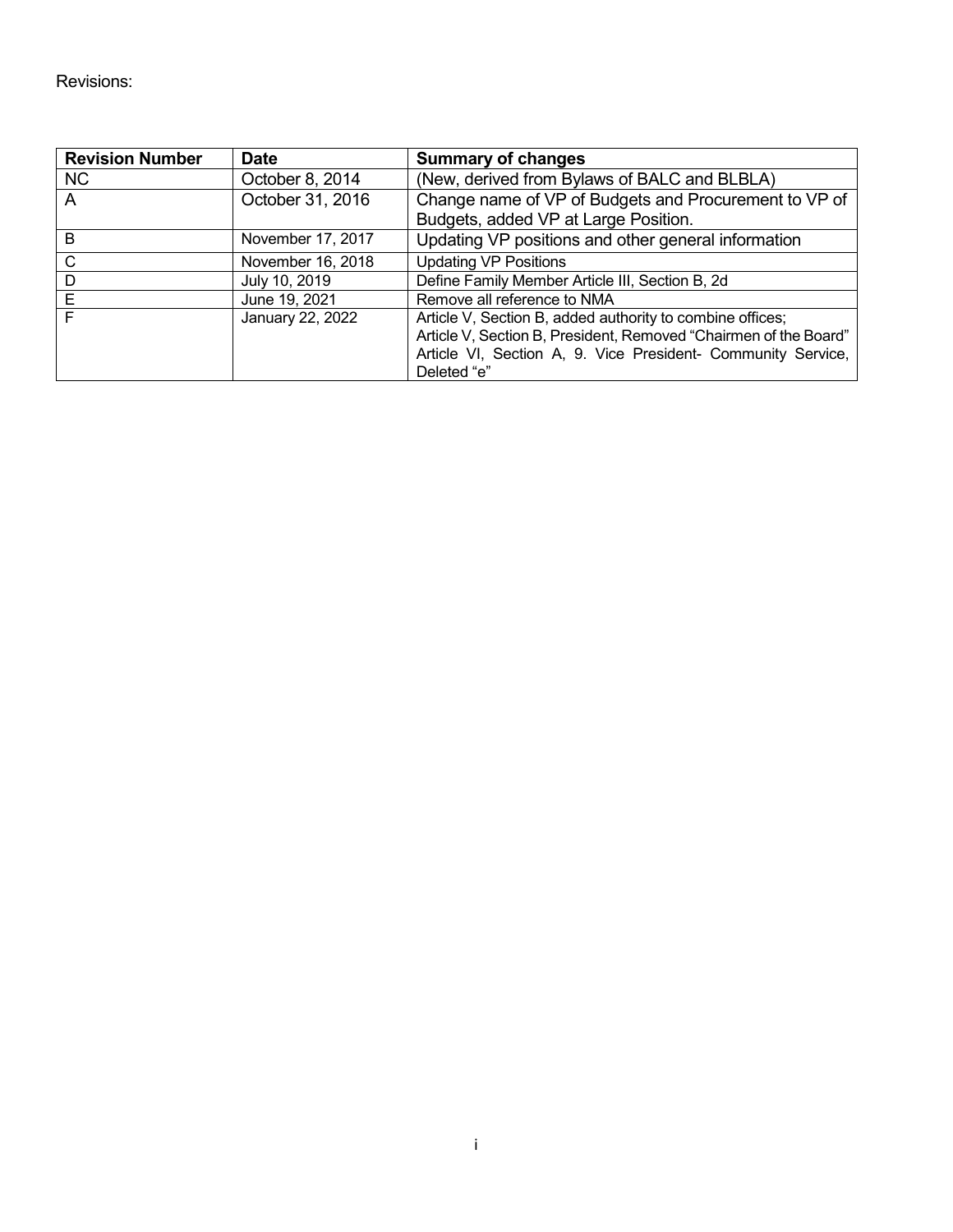# **Table of Contents**

| ARTICLE VII - NOMINATION AND ELECTION OF ASSOCIATION OFFICERS 16 |  |
|------------------------------------------------------------------|--|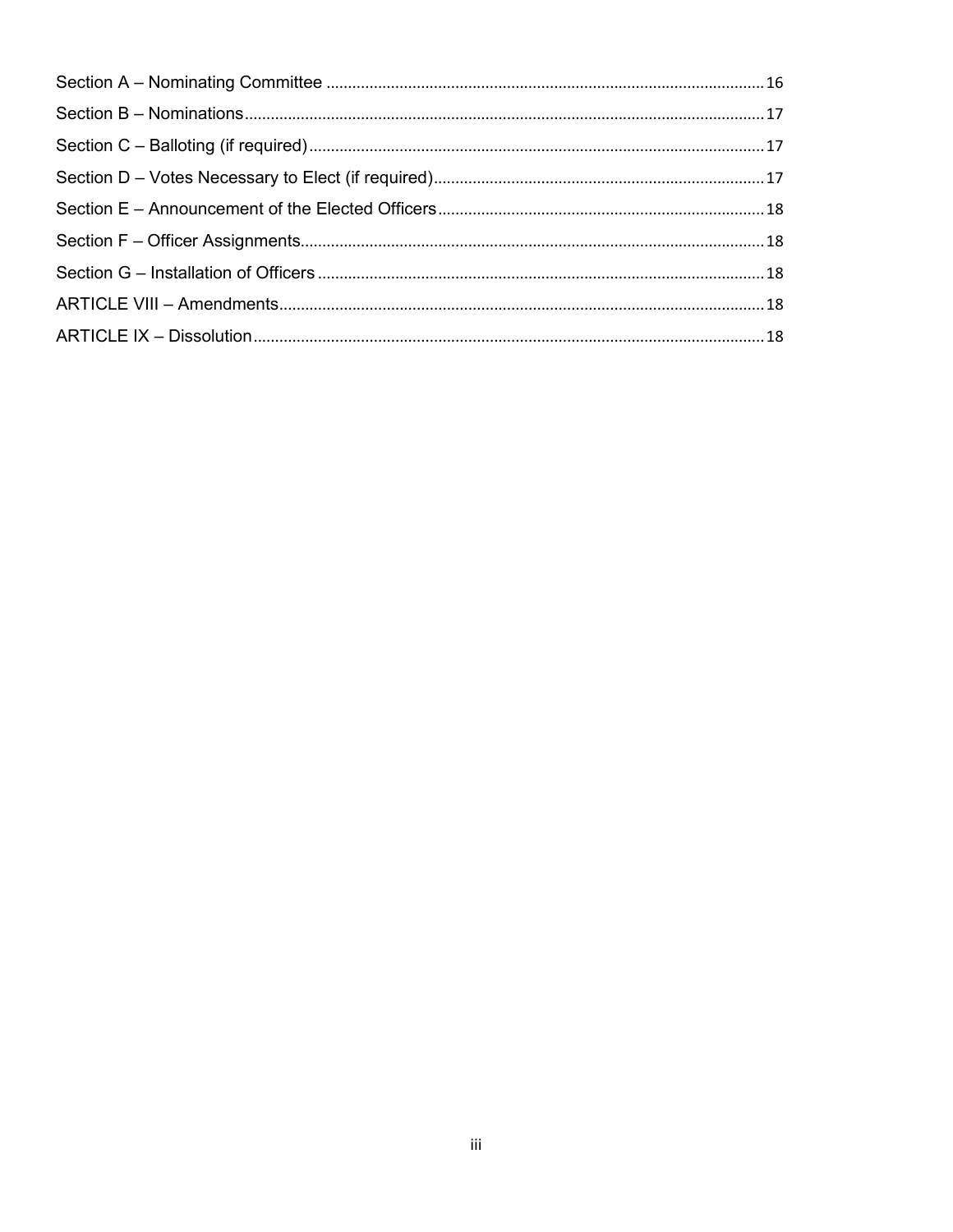# <span id="page-4-0"></span>**ARTICLE I – ORGANIZATION AND PURPOSE**

# <span id="page-4-1"></span>**Section A – Names**

- 1. The name of this corporation is Boeing Leadership Association of Southern California, Inc., herein referred to as BLASC, or the Chapter, or the Association.
- 2. The name of the sponsoring company is The Boeing Company, also referred to as Boeing.

# <span id="page-4-2"></span>**Section B – Principal Office**

The principal office for the transaction of business of the Boeing Leadership Association of Southern California, Inc. shall be located in the County of Orange, State of California.

# <span id="page-4-3"></span>**Section C – Affiliation**

**Deleted** 

# <span id="page-4-4"></span>**Section D – Purpose**

The Association is established for the purpose of:

- 1. Providing education and training opportunities to enhance members' leadership and organizational development skills
- 2. Providing networking opportunities with company executives and other Association members to foster insight into future Boeing strategies and career development
- 3. Encourage the spirit of unity and cooperation among leaders at all levels
- 4. Providing opportunities for the membership to demonstrate leadership potential through participation as chapter officers and in planned chapter/company activities
- 5. Establishing a high level standard for performance through a continuous improvement culture
- 6. Serving as a demographic model of a diverse and involved team and encourage a community culture
- 7. Partnering with company organizations to provide an environment that promotes team spirit and provides a diverse base of volunteers for the company's efforts to improve the quality of life for its employees and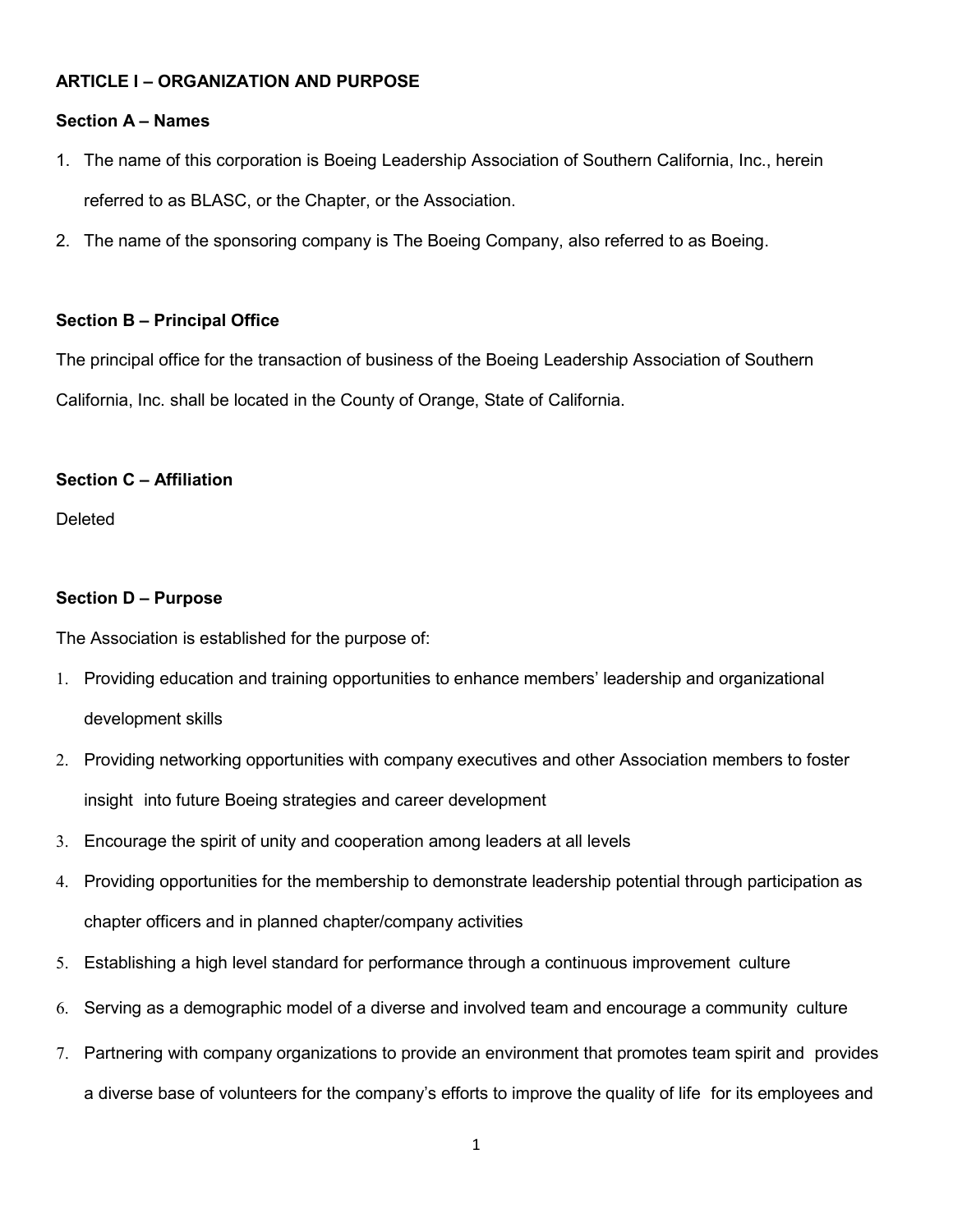the communities in which it does business

8. Supporting Boeing integrity/ethics initiatives.

# <span id="page-5-0"></span>**ARTICLE II – CALENDAR YEAR**

The Association calendar year shall be from January 1 through December 31. This calendar year shall serve as

both the administrative and fiscal years of the Chapter.

# <span id="page-5-1"></span>**ARTICLE III - MEMBERSHIP**

### <span id="page-5-2"></span>**Section A – Membership**

The membership will be comprised primarily of non-represented Boeing employees (exempt or nonexempt). Applications for membership for customers, current suppliers, credit union employees, represented Boeing employees, retirees and spouses require approval by the Board of Directors. Foster a culture in which all employees are seen, heard, valued and respected.

Prohibit discrimination based on race, color, religion, national origin, sex, sexual orientation, gender identity, age, physical or mental disability, and qualifying veteran status

# <span id="page-5-3"></span>**Section B – Classes of Members**

There shall be two classes of members - Regular and Members-at-Large.

- 1. Regular Member Eligibility
	- a. Any employee of participating organizations of The Boeing Company when approved for membership by the Board of Directors.
	- b. Any customer, current supplier, or credit union (Financial Partners Credit Union, NuVision Federal Credit Union, and Kinecta Federal Credit Union) employee when approved for membership by the Board of Directors.
	- c. Any regular member may retain regular membership in the Association as long as he/she remains employed in good standing as defined in sections a or b above, and Article IV, section B.
- 2. Member-at-Large Eligibility
	- a. Spousal Member To be eligible for this category, an individual shall be a spouse or domestic partner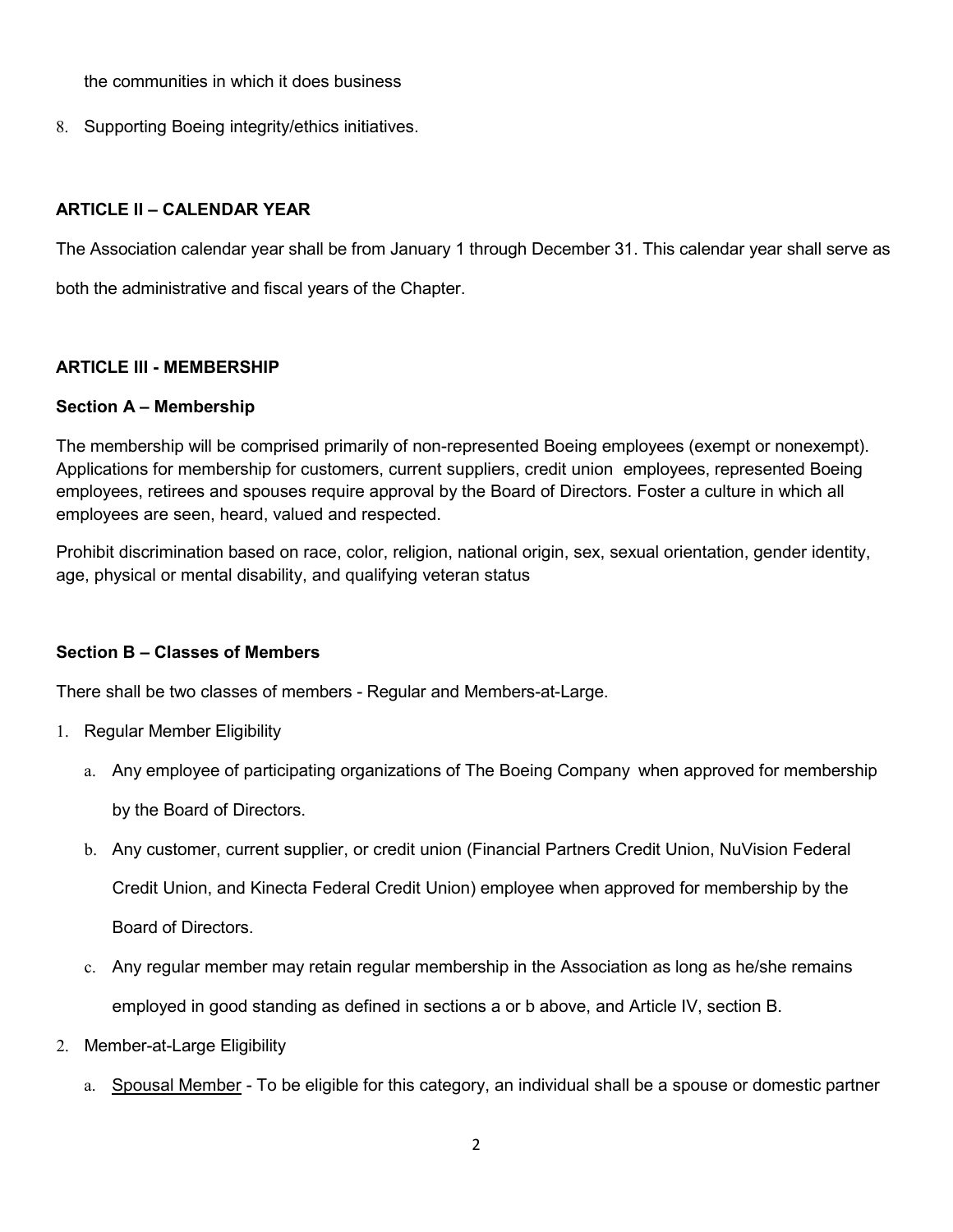of a current BLASC member in good standing.

- b. Alumni Member Any BLASC member in good standing who is a Boeing employee that has received a 60–day layoff notice shall be provided the option to remain a BLASC member. This option expires when the member's employment with Boeing officially ends.
- c. Retiree Member Any BLASC member in good standing at the time of retirement shall be eligible for a retiree membership. Retiree membership eligibility includes:
	- Minimum of three (3) years membership in BLASC and
	- i. Regular Retiree A dues paying member with all rights and privileges as regular members.
	- ii. Lifetime Members Lifetime members do not have voting rights and are not eligible to be on the Board of Directors. They are eligible to attend General Membership Meetings (without being an invited guest of a regular member) at a fee established by the Board of Directors. Any Lifetime member who has been rehired by a participating organization as a fulltime employee will be eligible for reinstatement as a regular member and the initiation fee will be waived.
- d. Family Member- To be eligible for this category, an individual shall be a close relative of a regular BLASC member in good standing where close relative is defined as a parent, son, daughter, sister, brother, grandson, and granddaughter.

The Board of Directors may grant individual membership at its discretion with the approval of a majority vote of the Board of Directors.

#### <span id="page-6-0"></span>**Section C – Voting Rights**

1. All dues paying members in good standing shall have the right to vote.

Lifetime members (non-dues paying members) shall have no voting rights.

#### **Section D – General Membership Meetings**

The BLASC general membership will receive notice and meet on a schedule as determined by the Board of Directors on a date to be decided by the Vice Presidents of Programs and Operations for no fewer than eight ( 8) General Membership Meetings each year or as determined by the Board of Directors.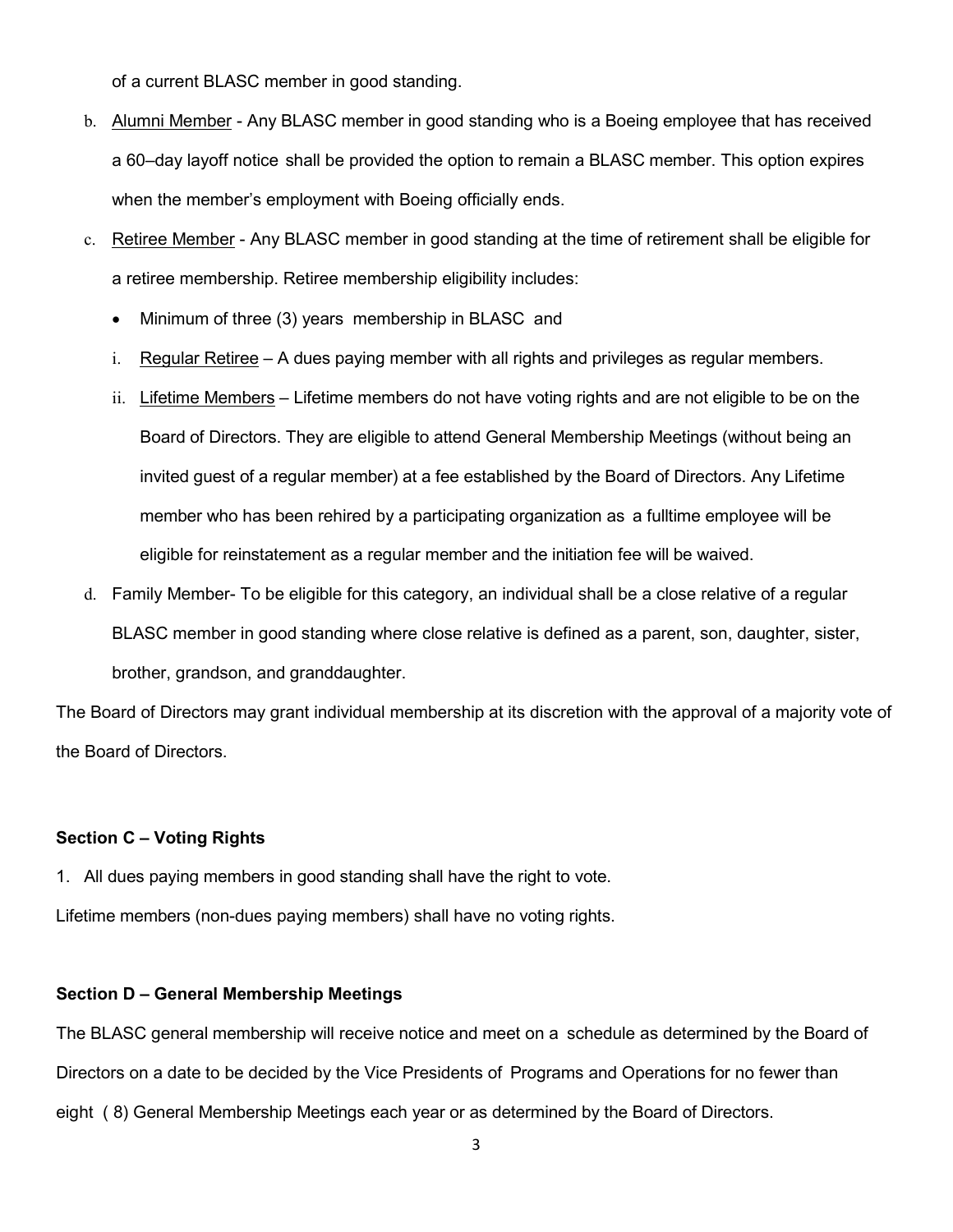#### <span id="page-7-0"></span>**Section E – Application for Membership**

Anyone meeting the eligibility requirements may apply for membership in the Chapter.

- 1. Any Boeing employee that is eligible for regular membership in the Association shall notify the Vice President of Membership or his/her designee and obtain, complete, and submit an Application and Payroll Deduction Authorization for membership dues. Upon verification that the applicant meets the eligibility requirements, a membership package will be issued and the member's name added to the membership roster.
- 2. All others not on the Boeing payroll that are eligible for membership in the Association shall notify the Vice President of Membership or his/her designee and obtain, complete, submit an application for membership, and submit the appropriate dues payment. Upon verification that the applicant meets the eligibility requirements, a membership package will be issued and the member's name added to the membership roster.

#### <span id="page-7-1"></span>**Section F – Termination of Membership**

Dues paying membership shall conclude for any of the following reasons:

- 1. Resignation A member of greater than 6 months may resign from membership by submitting a written notice to the Chapter Vice President of Membership.
- 2. Ineligibility When a member no longer meets eligibility criteria as set forth in Article III, Section B.1 or B.2.
- 3. Termination of employment unless sustaining their membership as set forth in Article III, Section B.2.
- 4. When a customer, current supplier, or credit union member separates from their employer.
- 5. For cause upon determination by the Board of Directors.

#### <span id="page-7-2"></span>**Section G – Assignment of Member's Rights**

A membership or a member's rights and interest in and to the Chapter and its assets cannot be assigned or transferred. Upon termination of membership, the right and interest of such member in and to the Chapter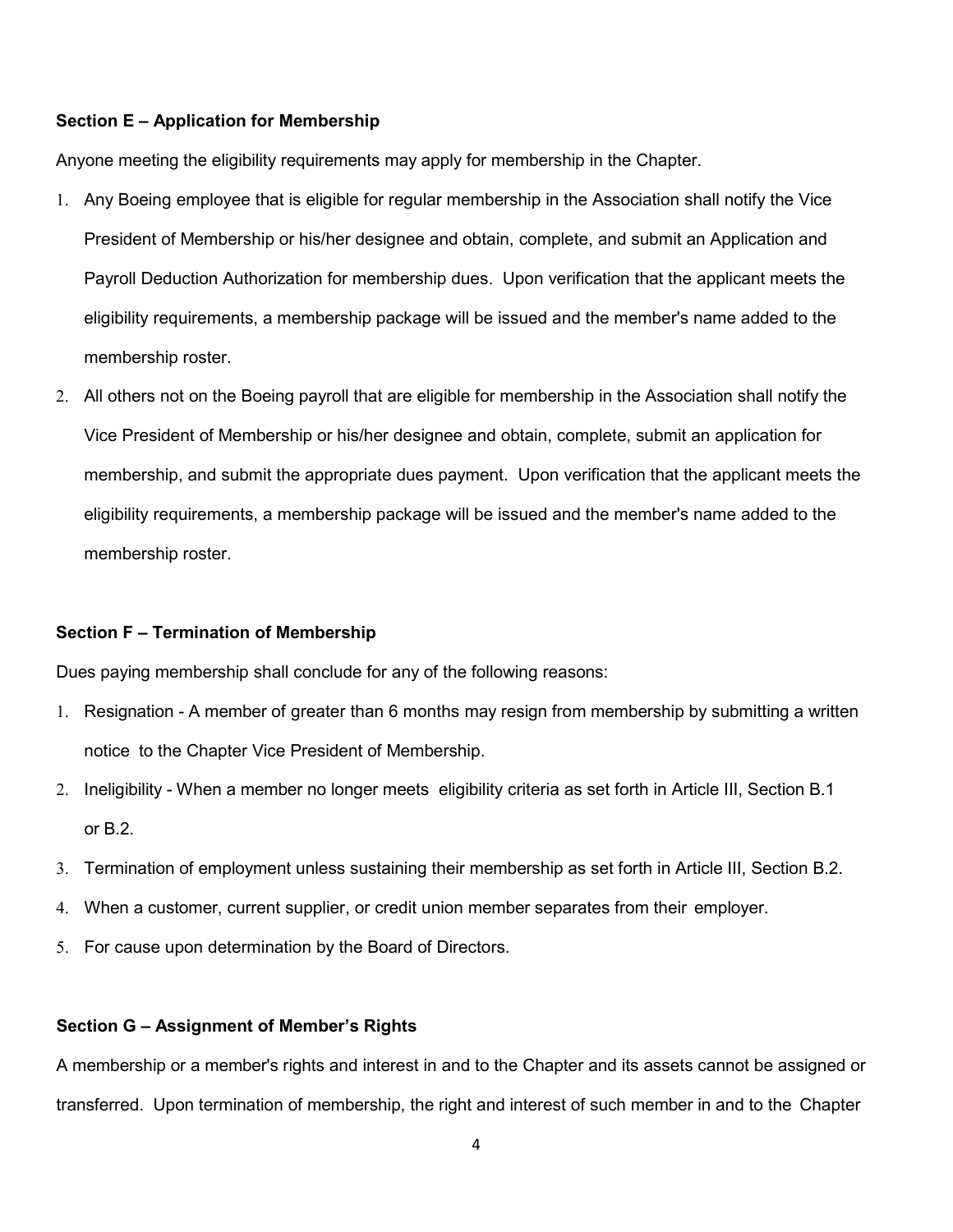and its assets shall terminate and the former member, and his/her heirs or representatives shall not be entitled to compensation.

#### <span id="page-8-0"></span>**ARTICLE IV – FEES, DUES AND ASSESSMENTS**

#### <span id="page-8-1"></span>**Section A – Fees**

- 1. Registration Fee Applicants for regular membership shall pay a one-time initiation or registration fee in such amount and in such manner as established by the Board of Directors. The Association may waive or reduce the initiation or registration fee for special membership drives or other occasions.
- 2. Dinner Fee Lifetime members shall pay a dinner fee at the general membership meetings in an amount determined by the Board of Directors.

#### <span id="page-8-2"></span>**Section B – Dues**

The annual dues of the members shall be determined and approved by the Board of Directors, but not more frequently than annually.

- 1. Regular Member
	- a. Regular members who are employees of participating organizations of The Boeing Company shall pay dues via payroll deduction (in equal amounts per pay period) in the amount set forth by the Board of Directors.
	- b. Regular members who are customer, current supplier, or credit union employees shall pay dues annually in the amount set forth by the Board of Directors. Payment is due 31 December for the following calendar year.
- 2. Members-at-large
	- a. With the exception of Lifetime members, members-at-large shall pay dues annually in the amount set forth by the Board of Directors. Payment is due 31 December for the following calendar year.
	- b. Failure to renew annual membership within 60 days of the fiscal year ending 31 December shall terminate such membership. Reinstatement as a regular member within the first year of termination shall require full dues payment for the current year. Reinstatement as a regular member after the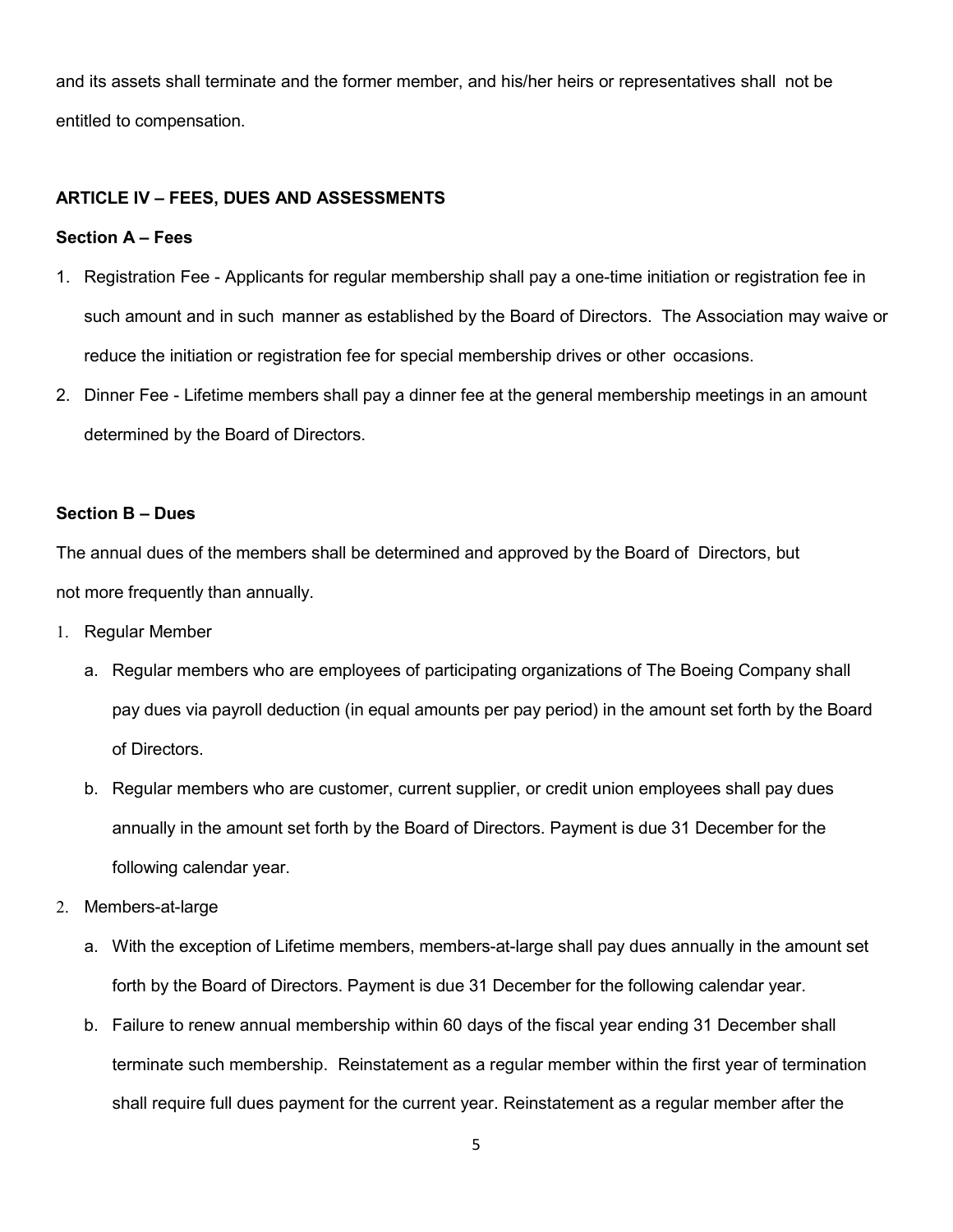year of termination shall require prorated dues payment. The dues amount will be prorated on a full month basis effective the month of membership renewal.

- 3. Lifetime members pay no annual dues.
- 4. Withdrawal: Membership withdrawal requires a written request submitted to the Vice President of Membership.
	- a. Members paying dues via payroll deduction: Dues payments will cease when the withdrawing member submits his/her member termination form.
	- b. Annual dues paying members: A prorated dues amount will be refunded when the withdrawing member submits his/her member termination form. The refund amount will be prorated on a full month basis effective the month following withdrawal.
	- c. Dues paid for the time up to the date the member submits his/her termination form shall not be refunded.

# <span id="page-9-0"></span>**Section C – Special Assessments**

- 1. Special assessments may be imposed by the Board of Directors.
- 2. Only dues paying members are subject to special assessments.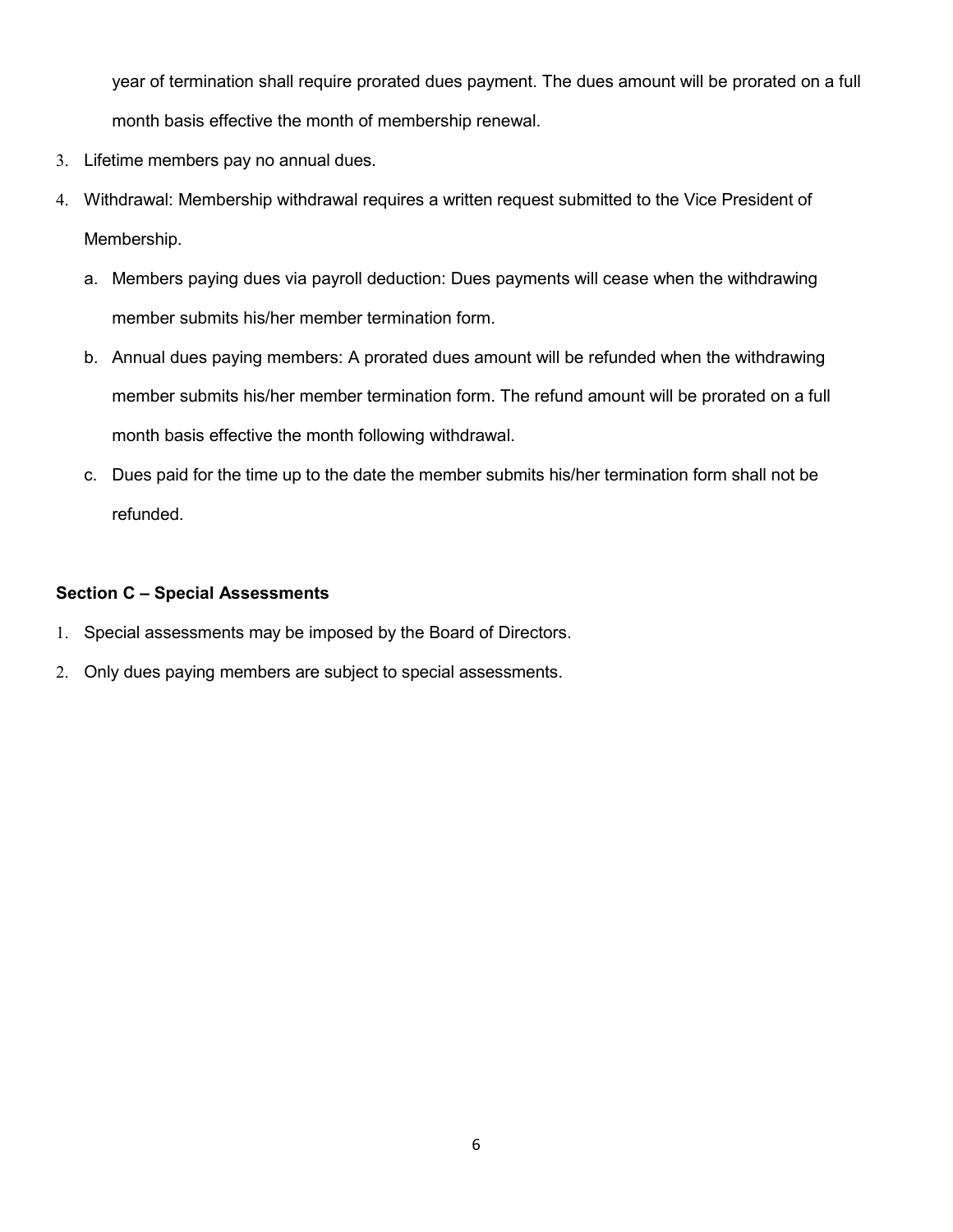# <span id="page-10-0"></span>**ARTICLE V - BOARD OF DIRECTORS**

#### <span id="page-10-1"></span>**Section A – Function**

The Board shall constitute the governing body of the Association and can have no power other than that delegated to it by the membership or given it hereunder. The Board of Directors shall be directly responsible to the membership of the Association, and shall keep the Association informed of all activities of the Board of Directors. The administrative year of the Board of Directors shall commence January 1 of each year.

The Board of Directors shall:

- 1. Be the governing authority of the Association.
- 2. Manage the business and property of the Association.
- 3. Establish and maintain Bylaws, which shall contain all governing policies of the Association.
- 4. Authorize such committees and subcommittees as may be deemed necessary to promote and accomplish the purposes of the Association and grant the rights, powers and authority necessary to accomplish the purposes for which said committees/subcommittees are established.
- 5. Each Board member should recruit and utilize an executive advisor to counsel and mentor that Board member.

Powers of the Board of Directors:

- 1. The powers of the Association shall be exercised, its property controlled, and its affairs handled by the Board of Directors.
- 2. The powers of the Association shall be as follows:
	- a. To sue and be sued;
	- b. To make contracts;
	- c. To receive property by devise or bequest, subject to the laws regulating the transfer of property by will, and otherwise hold all property real or personal, including shares of stock, bonds, and securities of other corporations;

7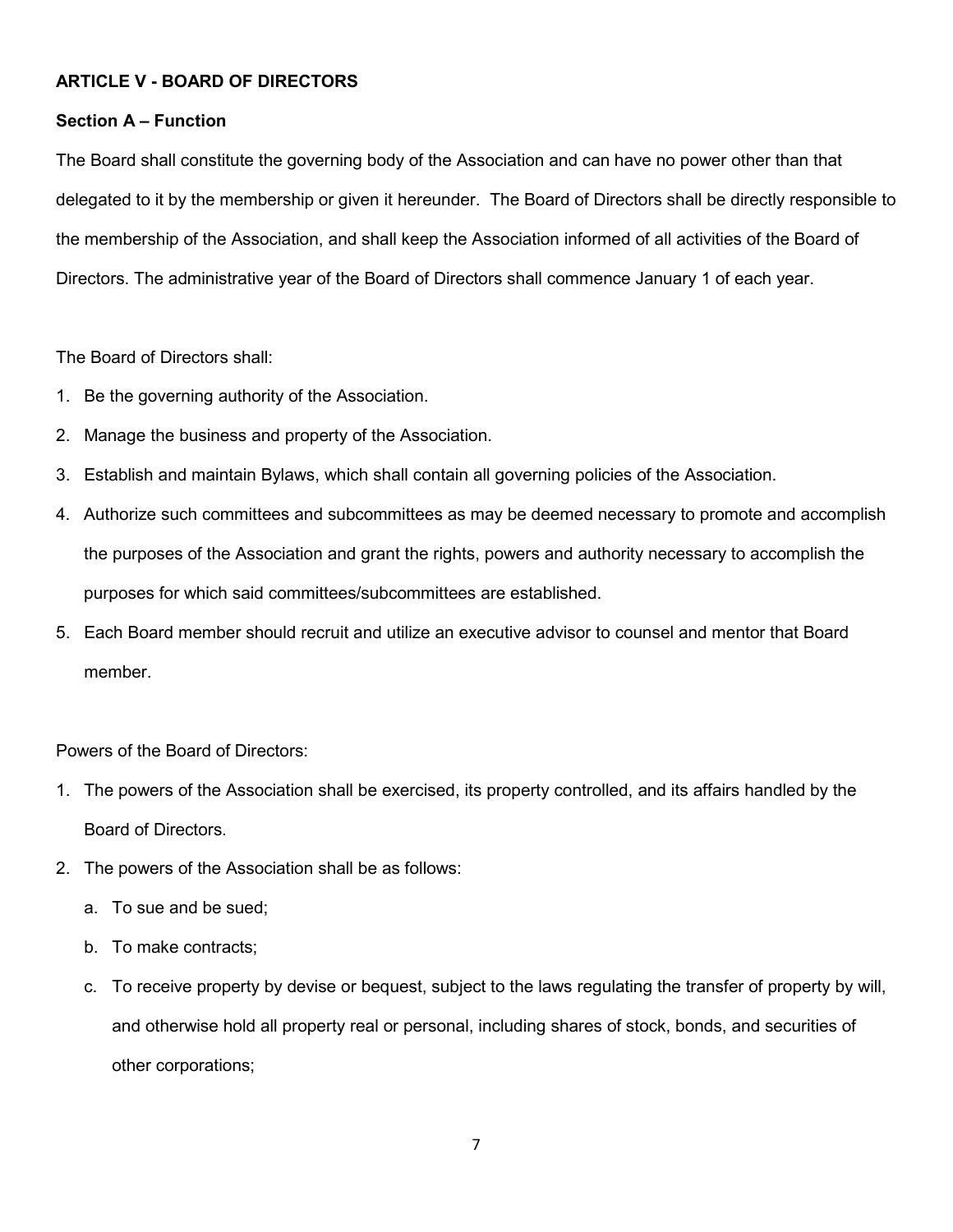- d. To use diligence in acquainting the future Association officers with the status and procedures of the Association;
- e. To establish overall objectives for the Association and establish dues;
- f. And, in conformity with these Bylaws, to do all other acts necessary or expedient for the administration of the affairs and the attainment of the purposes of the Association.

# <span id="page-11-0"></span>**Section B – Members**

The Board of Directors shall be composed of elected members. The Director offices are designated below.

However, the board has the authority to combine offices based on availability of officers for any given year.

President

- Vice President Finance and Budgets
- Vice President Communications
- Vice President Membership
- Vice President Special Events
- Vice President Retiree/Alumni Member Services
- Vice President Programs
- Vice President Professional Development
- Vice President Community Services
- Vice President Operations
- Past President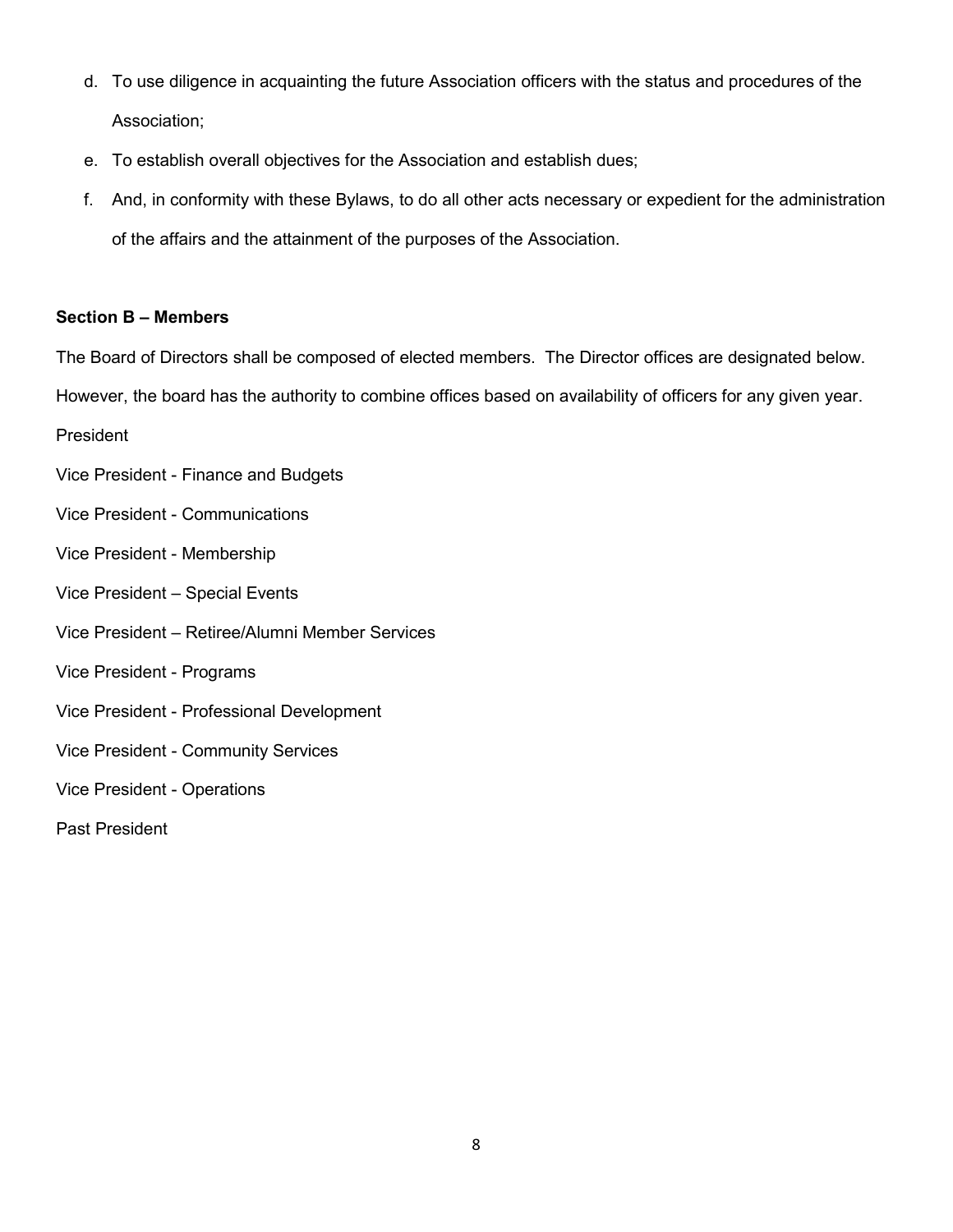# <span id="page-12-0"></span>**Section C – Eligibility**

- 1. Regular members of BLASC who have been in good standing from the beginning of the current calendar year shall be eligible for election to the Board of Directors.
- 2. Past Presidents are not eligible to run for any elective office without meeting at least one of the following criteria:
- a. Be out of office for one (1) complete year.
- b. Nomination by the President.
- c. Majority vote of the Board of Directors.
- 3. When an officer is unable or unwilling to serve, the President of the Association shall appoint a regular member of the Association to serve on the Board of Directors and the majority of the Board of Directors must approve the appointment. The appointee shall have been a member in good standing for a minimum of one (1) year.

# <span id="page-12-1"></span>**Section D – Conditions of Office**

- 1. A member of the Board of Directors will serve for two (2) calendar years or until a successor is installed.
- 2. The President shall serve two (2) years, the first year as the President of the Association and the second year as the Past President of the Association.
- 3. No Association Vice President may be elected to more than two (2) consecutive years on the Board of Directors. The President, however, can serve for only one year. The Board of Directors may waive these requirements if no other candidates are available.
- 4. Members of the Board shall serve without compensation.
- **5.** A Board of Directors officer shall retain the office, provided eligibility for membership under the provisions stated in Article III, Section B.1 and B.2, is maintained.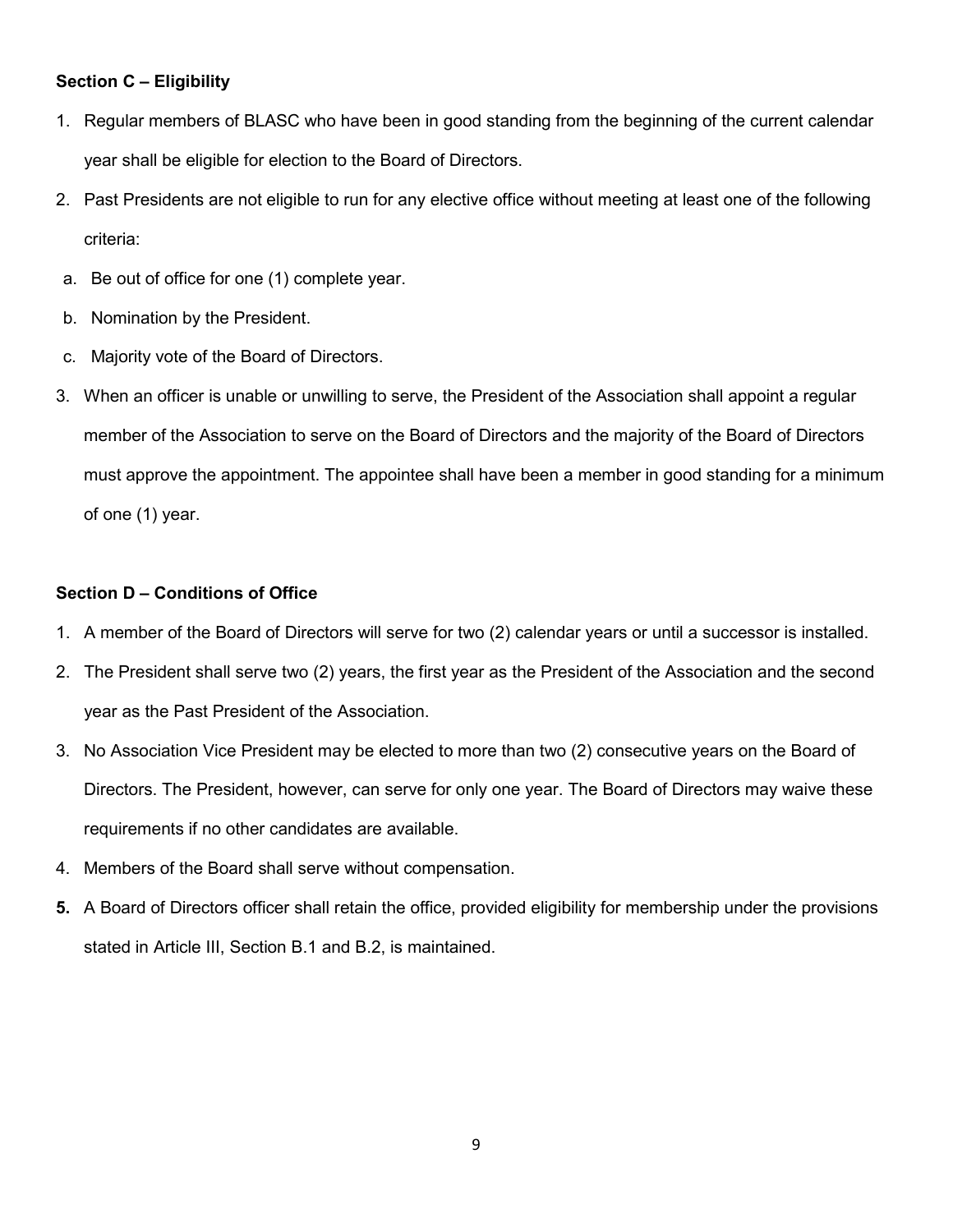#### <span id="page-13-0"></span>**Section E – Vacancies**

- 1. PRESIDENT In the event of a vacancy, Association officers shall elect a President.
- 2. VICE PRESIDENTS Any vacancy in the offices of Vice President shall be filled for the remaining unexpired term by Presidential appointment with the approval of a majority vote of the Board of Directors.
	- a. The appointee shall have been a member in good standing for a minimum of one (1) year.
	- b. The appointee shall certify in writing the acceptance of the responsibilities of the office. In addition, the appointment shall be approved in writing by the immediate manager or equivalent as per the requirement of all candidates for office.
	- c. Any board member may be removed from office for reasonable cause, as determined by the Board of Directors and/or being absent from two consecutive meetings of the Board of Directors, or failing to attend a minimum of five meetings per year without being excused by the President. The President (or any BoD member) shall bring the matter forward as a motion that requires a second to a board meeting. A two-thirds vote of the Board of Directors is necessary to affect such removal. Upon said removal, the office shall be considered vacant.

#### <span id="page-13-1"></span>**Section F – Alternates**

An alternate is an officer appointee who is a member in good standing and is authorized to act in the capacity of the officer he/she represents. Each board member, except the Past President, shall have an Alternate who, in the absence or inability of the Board of Directors officer, will perform the duties or responsibilities of the Board of Directors officer. The Alternate shall have voting rights at Board of Directors meetings when acting in this capacity.

#### <span id="page-13-2"></span>**Section G – Quorum**

A majority of the officers of the Board of Directors shall constitute a quorum for the transaction of business. For purposes of establishing a quorum, the designated Vice President's Alternate shall be counted.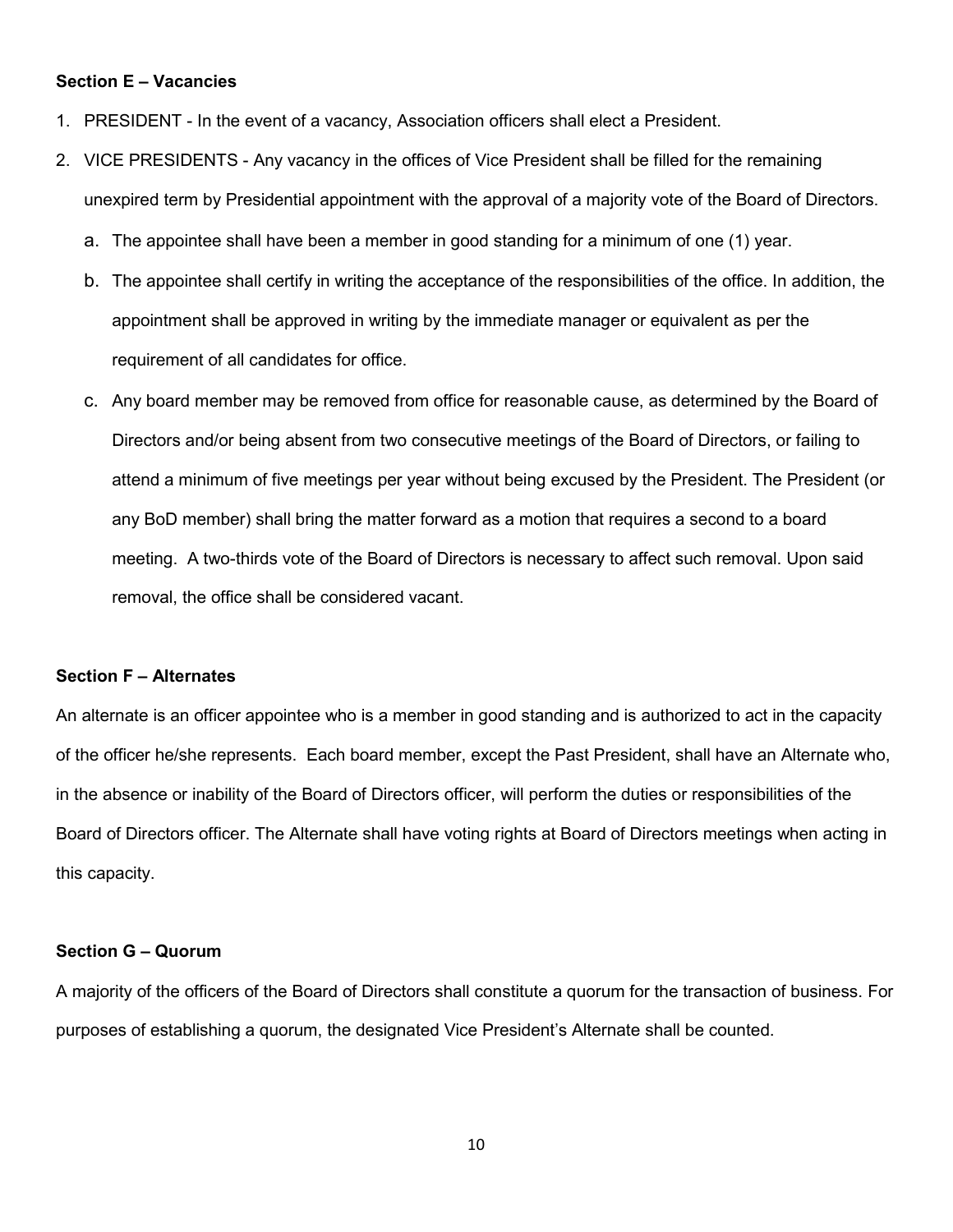#### <span id="page-14-0"></span>**Section H – Meetings**

- 1. The Board of Directors shall meet monthly per the schedule approved and published by the Board of Directors. Notice of the agenda of all meetings shall be made known to all Board officers by the President at least two (2) working days prior to the date set for such meetings.
- 2. Special meetings of Board members may be called by the President, Past President, or a majority of the Board of Directors, for the purpose of discussing a specific issue of interest to the membership. Written notice must be given specifying the date, time, place, and purpose of said meeting. No business other than that connected with the stated purpose shall be conducted at any such special meeting.
- 3. Any action by the Board of Directors may be taken with the President's prior approval without meeting, if a majority of the members of the Board consent in writing (electronic notice is acceptable) to the action. Such consent shall be filed with the minutes of the proceedings of the Board by the Vice President of Information and Records. Carrying out the duties of the Director's office within the allocated budget does not require consent.

#### <span id="page-14-1"></span>**Section I – Indemnification**

- 1. Any person who is, or was a board member or authorized agent acting on behalf of a board member shall be indemnified to the extent and in the manner set forth in Sections 5328(a) through (j) of the California Nonprofit Corporation Law as such section may be amended from time to time. No provision made by the Association to indemnify its board members shall be valid unless consistent with said Sections 5328(a) through (j) of the California Nonprofit Corporation Law.
- 2. The Association shall have power to purchase and maintain insurance on behalf of any person who is or was an Association board member or authorized agent.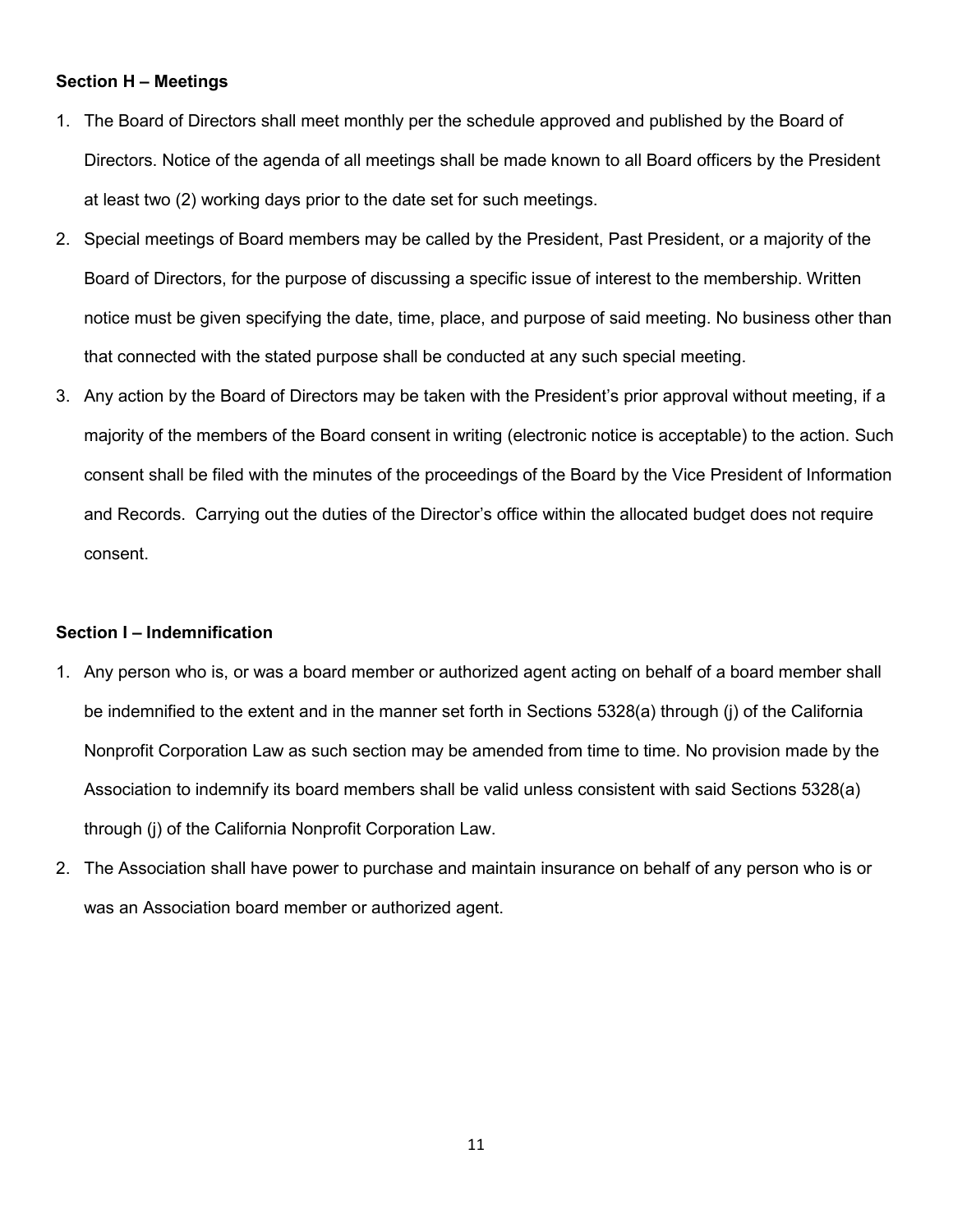# <span id="page-15-0"></span>**ARTICLE VI – ASSOCIATION OFFICERS**

# <span id="page-15-1"></span>**Section A – Title and Responsibility**

# 1. **President and Chairman of the Board**

The President and Chairman of the Board shall be responsible for:

- a. Presiding at all meetings of the association in accordance with Rules of Parliamentary Procedures as outlined in Robert's Rules of Order
- b. Providing supervision over all matters pertaining to the Association
- c. Remove any appointed committee member(s) when necessary with the approval of the Board of **Directors**
- d. Reviewing and approving all written contracts, purchases, or other financial obligations of the Association along with the Vice President of Finance
- e. Providing documented approval for all check requests exceeding \$150
- f. Planning and scheduling the Association activities on a regular basis as outlined under these Bylaws with the concurrence of the Board of Directors
- g. Be an ex officio member of all committees

#### 2. **Vice President - Finance and Budgets**

The Vice President of Finance shall be responsible for:

- a. Administering, controlling, delegating, and approving all Association financial activity
- b. Ensuring all check requests over \$150 have documented approval from the President or his/her delegate, via email or other written form, prior to writing checks for BLASC payments
- c. Paying bills and making purchases only when approved by a BoD officer consistent with his/her responsibilities as defined in this article
- d. Keeping financial records such that they are available for inspection and in a condition to be interpreted readily by the Board of Directors at any time inspection is deemed necessary or desirable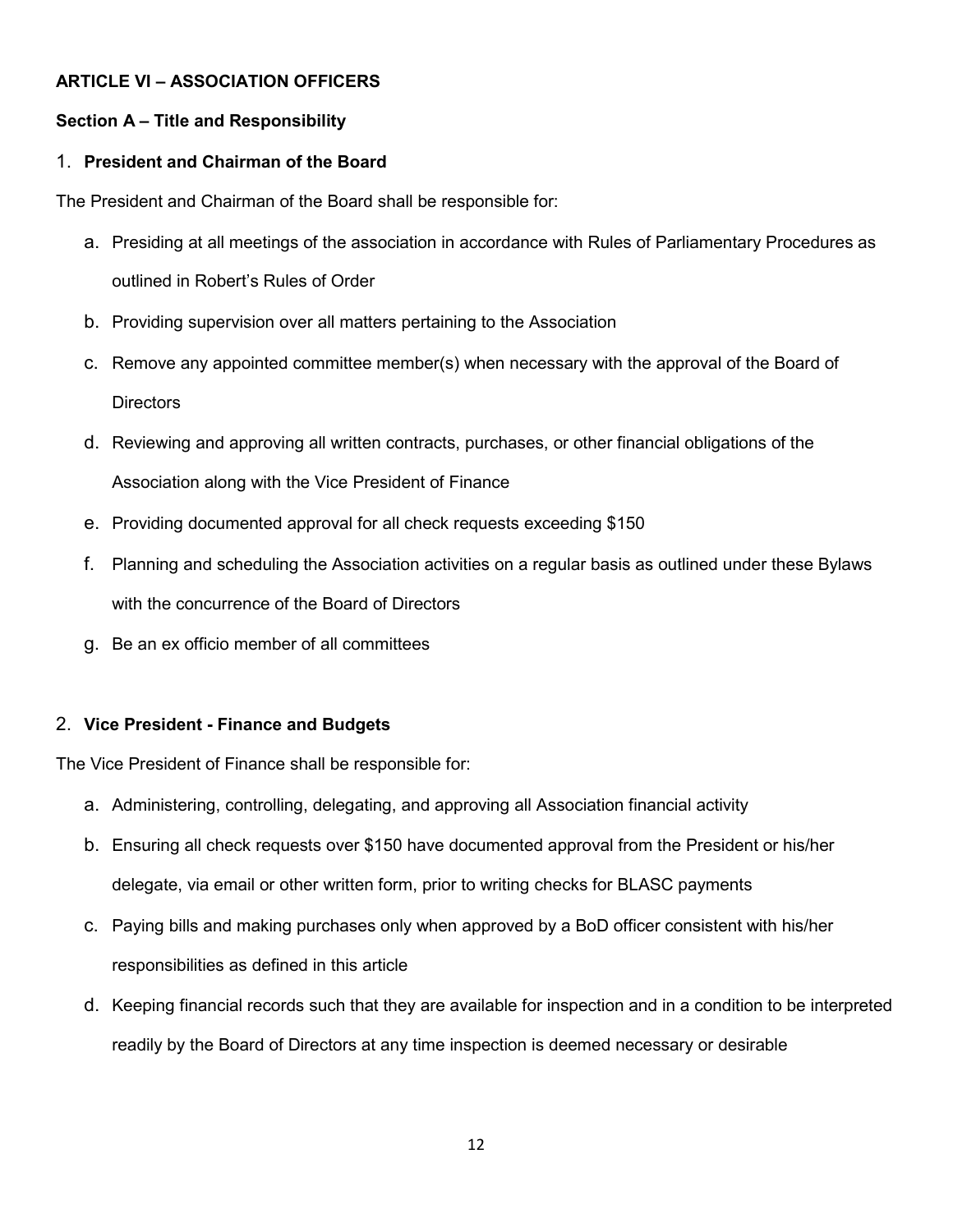- e. Submitting the annual income tax report for the Association and submitting biannual refiling Statement of Information through the Secretary of State
- f. Safe-keeping of all financial records of the Association, and for the safe deposit of all monies in a depository previously approved by the Board of Directors
- g. Sharing with the President all responsibilities of approval of all written or oral contracts involving financial obligations of the Association. The Board of Directors shall determine requirements for bonding of any person herein who handles money
- h. Developing and monitoring annual budgets by account numbers in conjunction with the various Vice Presidents and providing monthly budget status to the Board of Directors

# 3. **Vice President - Communications**

The Vice President of Communications shall be responsible for:

- a. Recording the minutes of all meetings of the Board of Directors including date, place, hour and type of meetings, as well as a list of names of persons attending
- b. Communications to the general membership
- c. Deleted
- d. Publishing the periodic Association publication
- e. Implementation and maintenance of Association website, or supervising an appointed webmaster for that purpose
- f. Developing flyers and programs for the Association dinner meetings
- g. Deleted

# 4. **Vice President – Member Services**

The Vice President of Member Services shall be responsible for: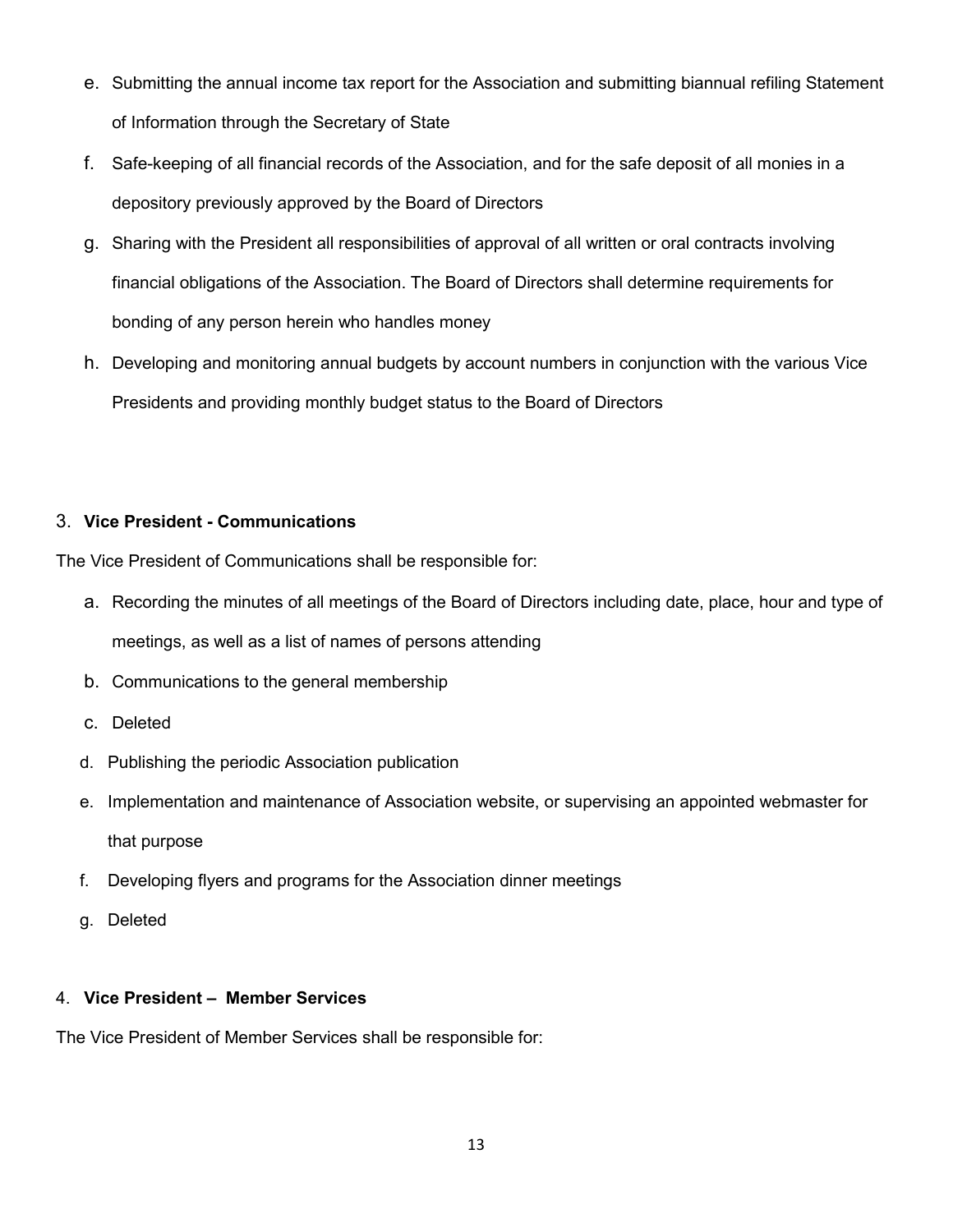- a. Administering, controlling, delegating, and approving action for the membership booster organization, annual membership drives, verification of active membership, and processing of member applications and resignations
- b. Ensuring maintenance of a current and complete membership and booster list
- c. Deleted
- d. Planning and implementing Association membership drives

# **5. Vice President – Retiree/Alumni Member Services**

- a. Administering, controlling, and approving actions for activities associated with other alumni and retiree members
- b. Maintaining contact information (email addresses and/or street addresses) of all alumni/retirees distributing publicity notices and other information to all alumni/retirees

# 6. **Vice President – Special Events**

- a. Managing and marketing all Association fundraising events
- b. Planning and promoting special events programs for the general membership

# 7. **Vice President - Programs**

The Vice President of Programs shall be responsible for:

- a. Administering, controlling, and approving actions essential to the procurement, performance, and discharge of the program for each general membership meeting such as contracts/agreements with speakers
- b. Obtain President's approval for speaker fees in excess of the established budget prior to committing funds

# 8. **Vice President - Professional Development**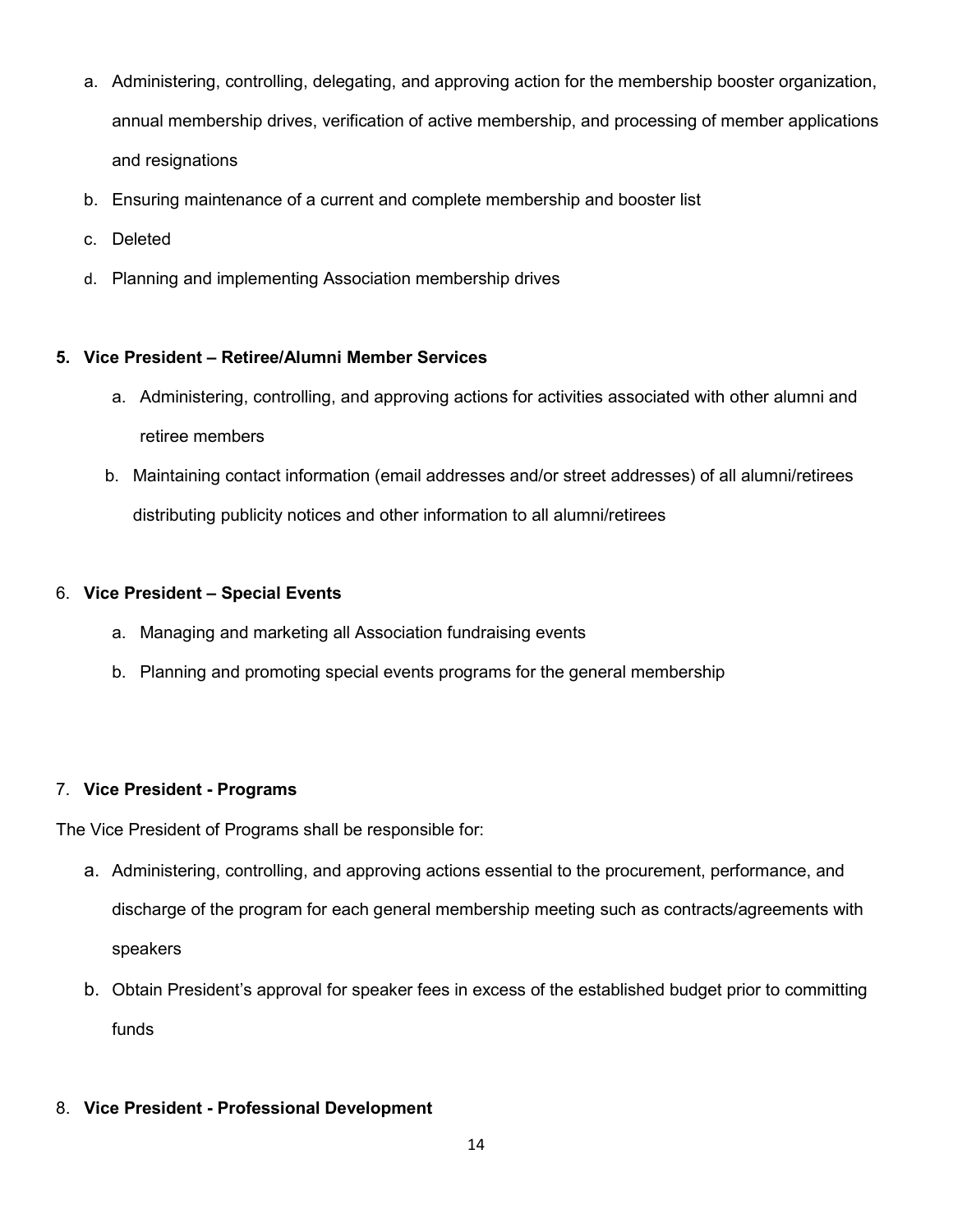The Vice President of Professional Development shall be responsible for:

- a. Administering, controlling, delegating, and approving actions for effective leadership training in all Association-sponsored training and development programs
- b. Fostering and promoting professional development
- c. Serving as the Chairman of the Professional Development Committee
- d. Deleted

# 9. **Vice President - Community Services**

The Vice President of Community Services shall be responsible for:

- a. Administering, controlling, delegating, and approving actions for educational events, civic affairs, and community outreach programs
- b. Overseeing the Association's scholarship competitions
- c. Overseeing the Association's involvement in all science and engineering programs
- d. Publicizing and assisting in the recruitment of volunteers for Boeing volunteer programs
- e. Deleted

# 10. **Vice President - Operations**

The Vice President of Operations shall be responsible for:

- a. Overseeing all arrangements for the monthly general membership meetings, including reception committee
- b. Negotiating hotel contracts for each event
- c. Overseeing all arrangements for the annual Holiday Party
- d. Serving as Chairman of the Operations Committee
- e. Obtain President's prior approval for GMM fees in excess of the established budget prior to committing funds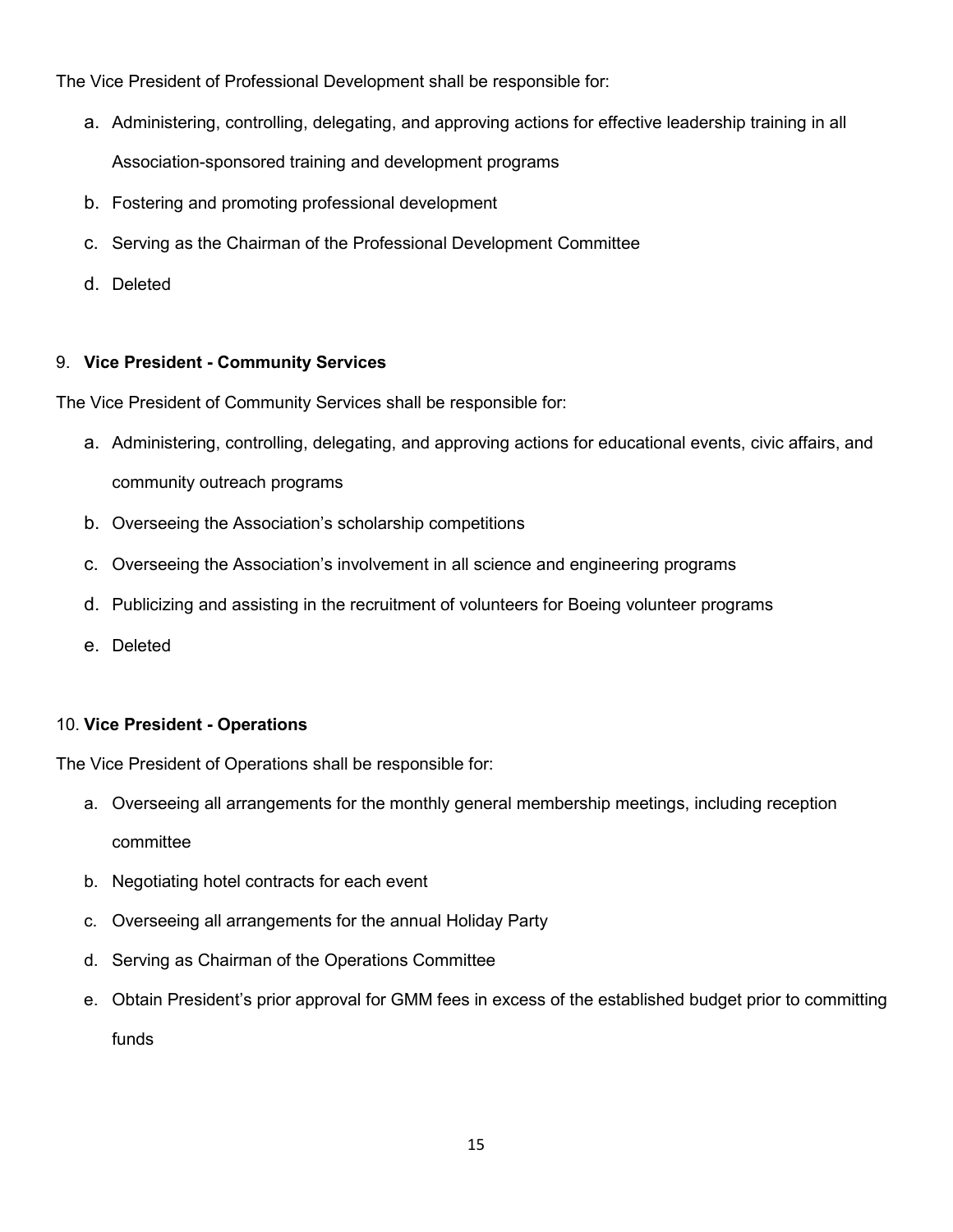## 11. **Past President**

The Past President shall be responsible for:

- a. Performing any assignments given by the President
- b. Acting in the President's stead in the temporary absence of the President and his/her alternate
- c. Acting as the interface between this Association and other Boeing associations and serve on any necessary committee(s) to coordinate inter-Association activities
- d. Serving as the Association Parliamentarian
- e. Chairing the Association Nominating Committee
- f. Deleted
- g. Maintaining an accurate roster of the Board of Directors, which shall include names, addresses, telephone numbers, and any other information of concern to the Association
- h. Preparing revisions to Bylaws and advising the cognizant Federal and State governmental agencies, if required, when changes are adopted by the Board of Directors

# <span id="page-19-0"></span>**ARTICLE VII – NOMINATION AND ELECTION OF ASSOCIATION OFFICERS**

#### <span id="page-19-1"></span>**Section A – Nominating Committee**

- 1. The Past President shall appoint no more than four (4) members to the Nominating Committee. These individuals shall be voting members in good standing and may be Association officers who do not intend to seek an office for the coming term.
- 2. It shall be the goal of the Nominating Committee to obtain a minimum of two (2) qualified candidates for each open office.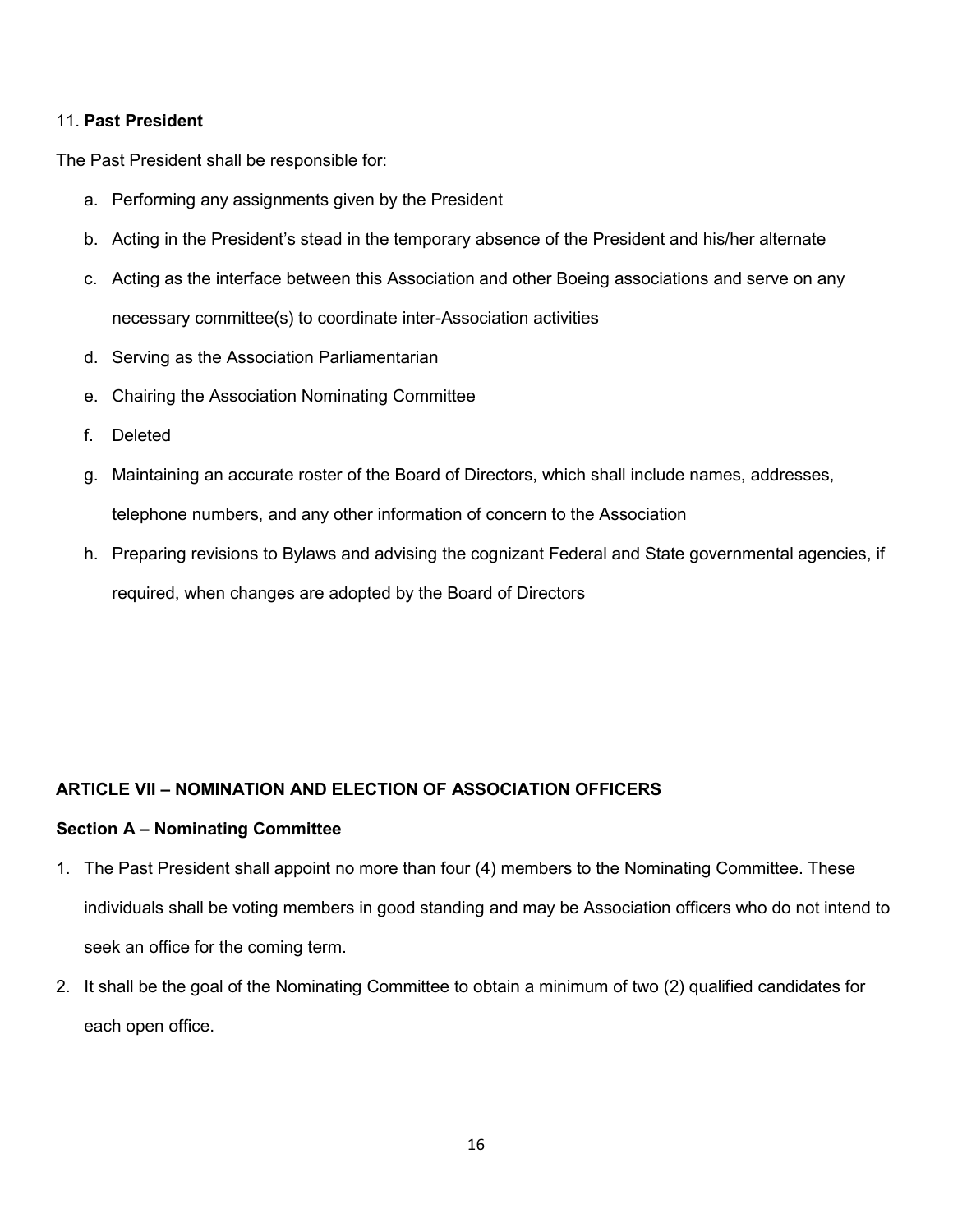3. It shall be the duty of the Nomination Committee to supervise the election, count the ballots and report the names of the winning candidates to the Association President within three (3) days after the deadline date noted on the official ballot.

#### <span id="page-20-0"></span>**Section B – Nominations**

- 1. Each nominated candidate shall certify in writing to the Nominating Committee the acceptance of the nomination and willingness to hold office if elected. Written approval by the candidate's immediate manager or equivalent shall be required as a condition of nomination.
- 2. Further nominations of qualified candidates shall be requested "from the floor" at this general membership meeting. Such nominations shall be acknowledged and accepted, pending evidence of the qualification of nominee.

#### <span id="page-20-1"></span>**Section C – Balloting (if required)**

- 1. An official ballot will be prepared by direction of the President and will list all certified nominees for elective offices.
- 2. The official ballot or electronic link to the ballot shall be mailed to the company address (electronic mail is acceptable) of all voting members of the Association no later than December 1. For Retiree, Alumni, Credit Union, Spouse, or Supplier members, their email or street address shall be used.
- 3. No ballot shall be accepted after the deadline return noted on the official ballot.
- 4. Only those votes cast on the official ballot shall be valid.
- 5. No member shall submit any ballot other than his or her own.

#### <span id="page-20-2"></span>**Section D – Votes Necessary to Elect (if required)**

The candidates receiving the most votes shall be declared elected. In the event of a tie, the Association members present at the first regular general membership meeting after the election date shall vote again by secret ballot for the tied candidates, with the candidate receiving a majority of the votes cast being declared elected. If this still results in a tie, the board of directors shall determine the outcome.